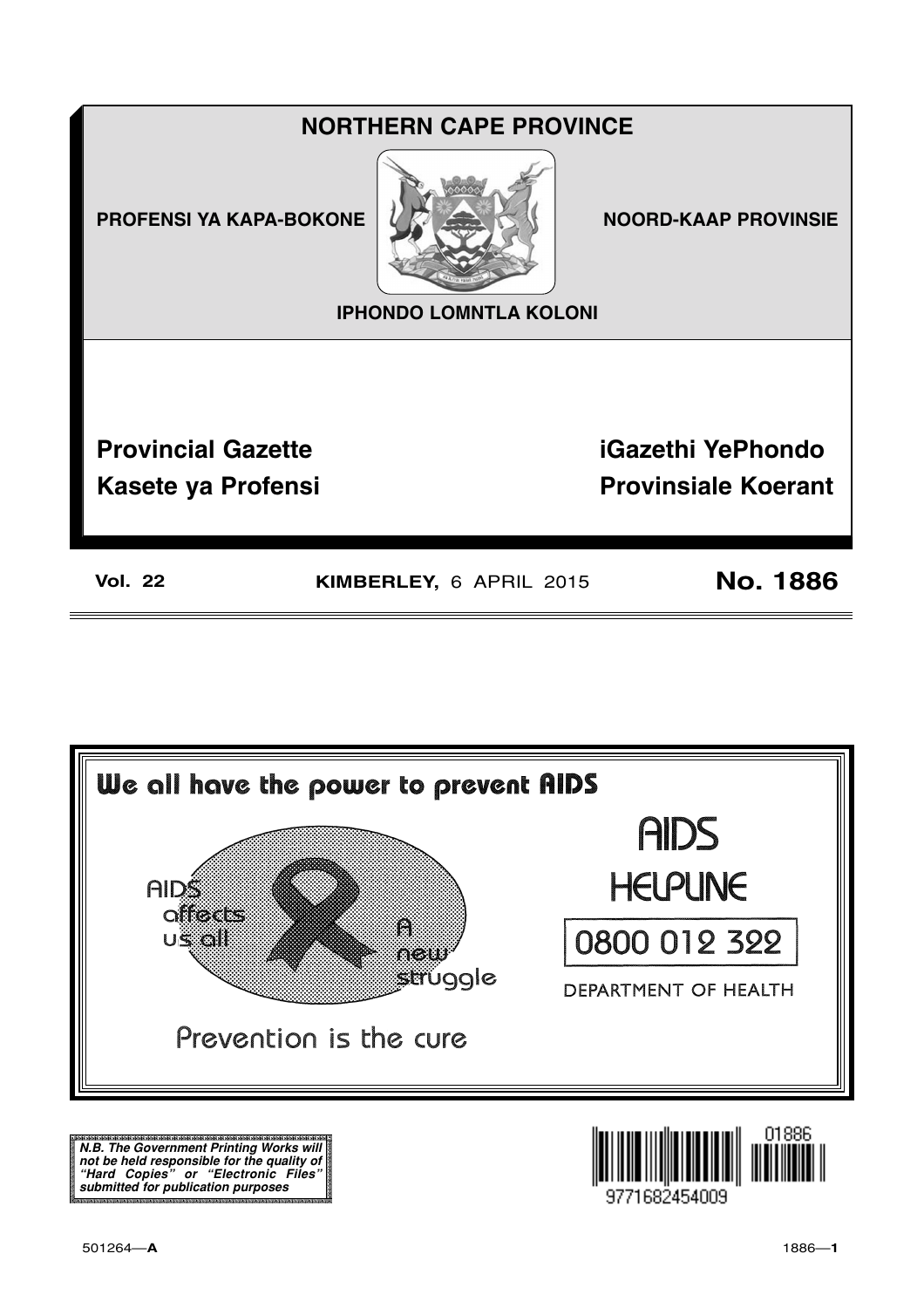#### **IMPORTANT NOTICE**

**The Government Printing Works will not be held responsible for faxed documents not received due to errors on the fax machine or faxes received which are unclear or incomplete. Please be advised that an "OK" slip, received from a fax machine, will not be accepted as proof that documents were received by the GPW for printing. If documents are faxed to the GPW it will be the sender's responsibility to phone and confirm that the documents were received in good order.**

**Furthermore the Government Printing Works will also not be held responsible for cancellations and amendments which have not been done on original documents received from clients.**

| <b>CONTENTS • INHOUD</b> |                                                                                                                |             |                |  |
|--------------------------|----------------------------------------------------------------------------------------------------------------|-------------|----------------|--|
| No.                      |                                                                                                                | Page<br>No. | Gazette<br>No. |  |
|                          | <b>GENERAL NOTICE • ALGEMENE KENNISGEWING</b>                                                                  |             |                |  |
|                          | 25 Northern Cape Planning and Development Act (7/1998) and Removal of Suspension and Amendment of Restrictions |             | 1886           |  |
|                          | 25 Noord-Kaapse Wet op Ontwikkeling en Beplanning (7/1998) en Wet op Opheffings en Beperkings (84/1967): Sol   |             | 1886           |  |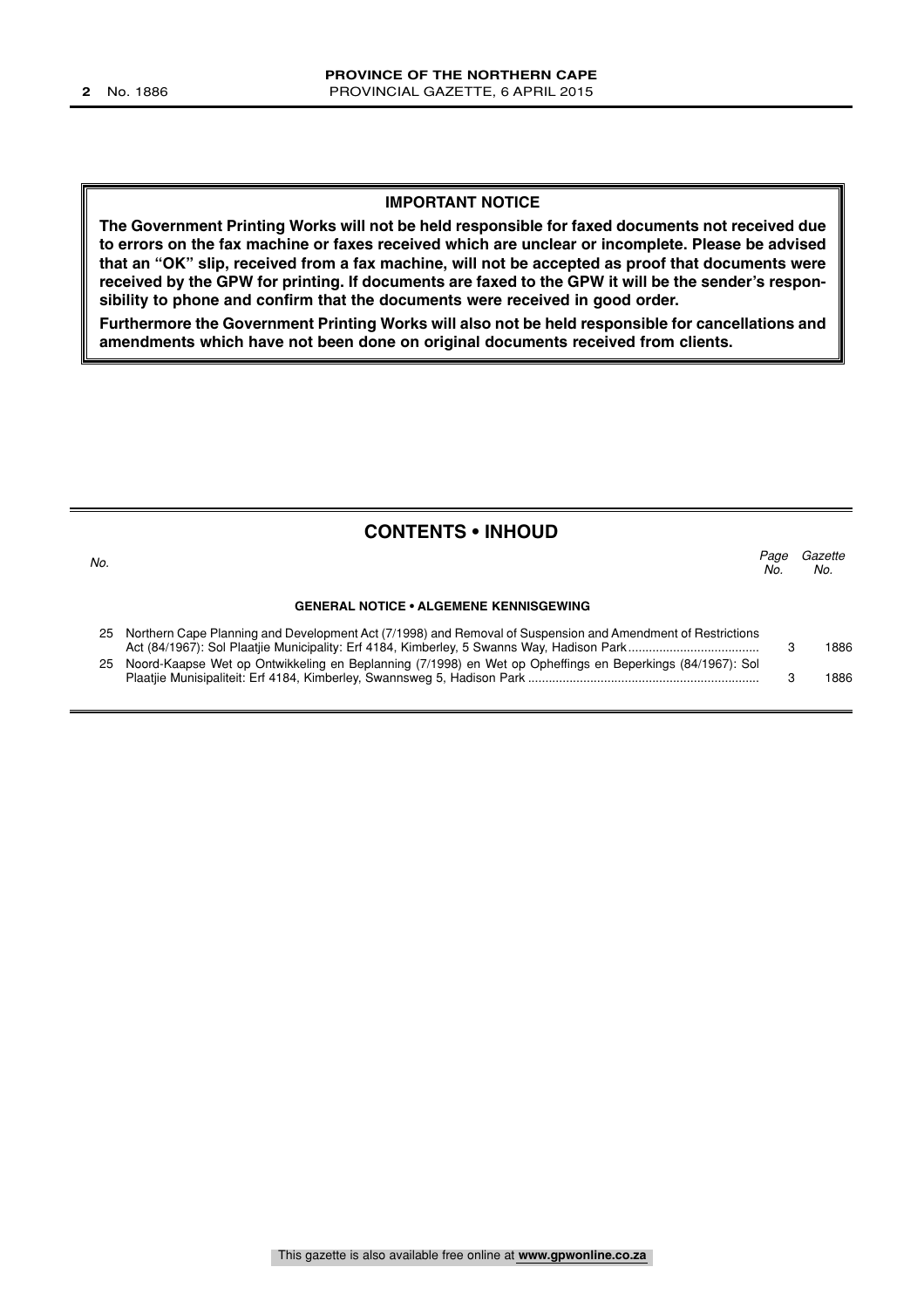## GENERAL NOTICE

#### **NOTICE 25 OF 2015**

#### PROPOSED REMOVAL OF RESTRICTIVE TITLE DEED CONDITIONS AND REZONING I.R.0 ERF 4184 KIMBERLEY, 5 SWANNS WAY, HADISON PARK.

NOTICE is hereby given that the Sol Plaatje Municipality has received an application for the Removal of restrictive title deed conditions and the Rezoning of Erf 4184 Kimberley (5 Swanns way) from Residential <sup>1</sup> to Business 3, in order to establish medical consulting rooms (optometrist Business), as provided for in Chapter V and VII of the Northern Cape Planning and Development Act, 1998 (Act 7/1998) and Removal, Suspension and Amendment of Restrictions Act, 1967, (Act 84/1967.

Particulars regarding this application can be obtained during office hours from the Urban Planning Section of the Directorate of the Executive Director: Strategy, Economic Development and Planning, Second Floor, Old Complex, Civic Offices, Kimberley.

Objections, if any, against this application must be lodged in writing with full reasons therefore, to reach the above on or before TUESDAY, 28 APRIL 2015. 2727352602853.

> N TYABASHE-KESIAMANG E.D. STRATEGY, ECONOMIC DEVELOPMENT AND PLANNING U.D. STRATEGIE, EKONOMIESE ONTWIKKELING EN BEPLANNING

Civic Offices / Stadskantore KIMBERLEY 7 APRIL 2015.

## **KENNISGEWING 25 VAN 2015** ENNISCEMENT OF VAN ONE

Alg/2015

CE 20/2015 A9120

#### SOL PLAATJE MUNICIPALITY / MUNISIPALITEIT

#### VOORGESTELDE OPHEFFING VAN BEPERKENDE TITEL VOORWAARDES SOWEL AS

#### DIE HERSONERING T.O.V ERF 4184 KIMBERLEY, SWANNSWEG 5 , HADISON PARK.

KENNIS geskied hiermee dat die Sol Plaatje Munisipaliteit 'n aansoek ontvang het vir die Opheffing van beperkende titel voorwaardes sowel as die Hersonering van Erf 4184 Kimberley (5 Swannsweg) vanaf Residensieel 1 na Besigheid 3, teneinde oogkundige spreek kamers (Sport In-Sight) te bedryf. (huidiglik bedryf as ñ residensieele besigheid), Ingevolge Hoofstuk V en VII van die Noord-Kaapse Wet op Ontwikkeling en Beplanning, 1998 (Wet 7 van 1998), en Wet op Opheffings en beperkings, 1967 (Wet 84/1967)

Besonderhede aangaande hierdie aansoek is gedurende kantoorure verkrygbaar by die Stedelike Beplanningsafdeling, Direktoraat van die Uitvoerende Direkteur: Strategie, Ekonomiese Ontwikkeling en Beplanning, Tweede Vloer, Ou Gebou, Stadskantore, Kimberley.

Besware, indien enige, teen die voorstel moet skriftelik tesame met redes daarvoor by die bogenoemde ingedien word voor of op DINSDAG, 28 APRIL 2015.